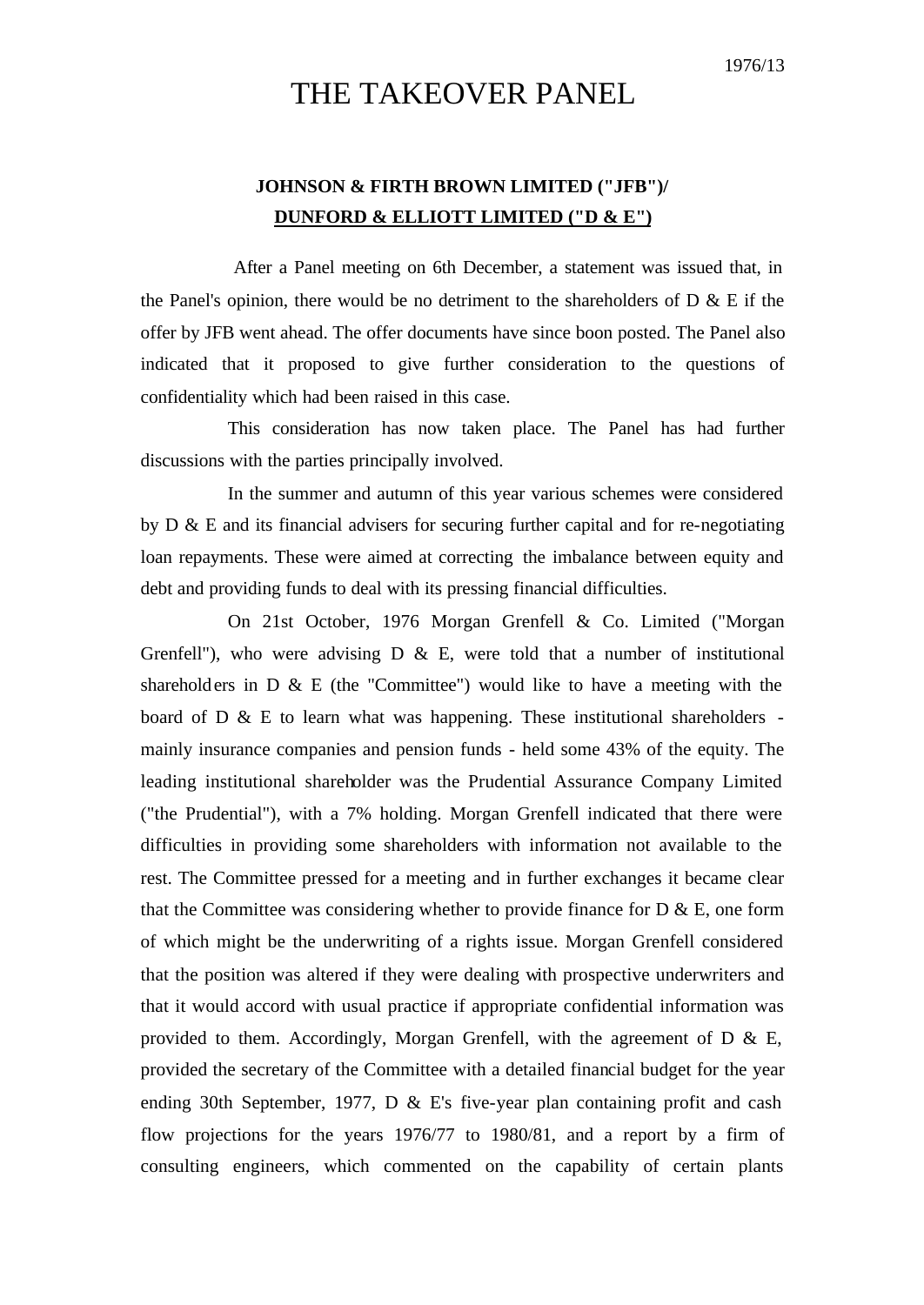within the D & E group and their ability to support budgeted sales targets for the next five years. Morgan Grenfell reminded the secretary of the Committee that the confidential information, which was regarded as price-sensitive, was being provided to the Committee in the capacity of its members as potential underwriters and should not be used "in any way to influence investment decisions (including subscription of any shares offered by way of rights) by the institutions represented on your Committee".

The scheme under consideration by the Committee was a rights issue to raise approximately £3 million. As the largest institutional shareholder, the Prudential took the lead in the discussions with Morgan Grenfell. D & E and its advisers regarded the scheme put forward by the Committee as less favourable than another scheme then under negotiation, while the Prudential and other institutional shareholders considered at that time that D & E needed more than the £3 million proposed under either scheme.

JFB, who had heard of  $D \& E$ 's financial difficulties, had kept the position under review throughout 1976. On 7th October, 1976 JFB had approached the Prudential to ascertain whether the Prudential would sell its holding in D & E to JFB as JFB was considering whether to build up a holding of  $D \& E$  shares, with a view to having an influence on D & E's policy and possibly, although this was not disclosed to the Prudential at the time, as a basis for a bid for D & E. The Prudential declined to sell its shares to JFB.

On 26th October the Prudential decided to ascertain whether JFB and another company in the steel industry would be prepared to underwrite a further £500,000 each, so that the rights issue would yield £4 million. The Prudential did not consult Morgan Grenfell or D & E before making this approach. It was explained to the Panel that the Prudential was acting under severe pressure of time, since  $D \& E$  could at any time adopt some other scheme of financing which might, in the view of the Prudential and other shareholders, be less favourable to share-holders in the long run. It had also formed the impression that  $D \& E$  and its advisers did not view the Committee's scheme with much favour.

On 27th October, the general manager of JFB, Mr.Philip Ling, and his financial analyst went to the offices of the Prudential and were shown the budget for 1976/77 and the consulting engineers' report. It is agreed that both the Prudential and JFB regarded the information as confidential and that the Prudential was not prepared to let the representatives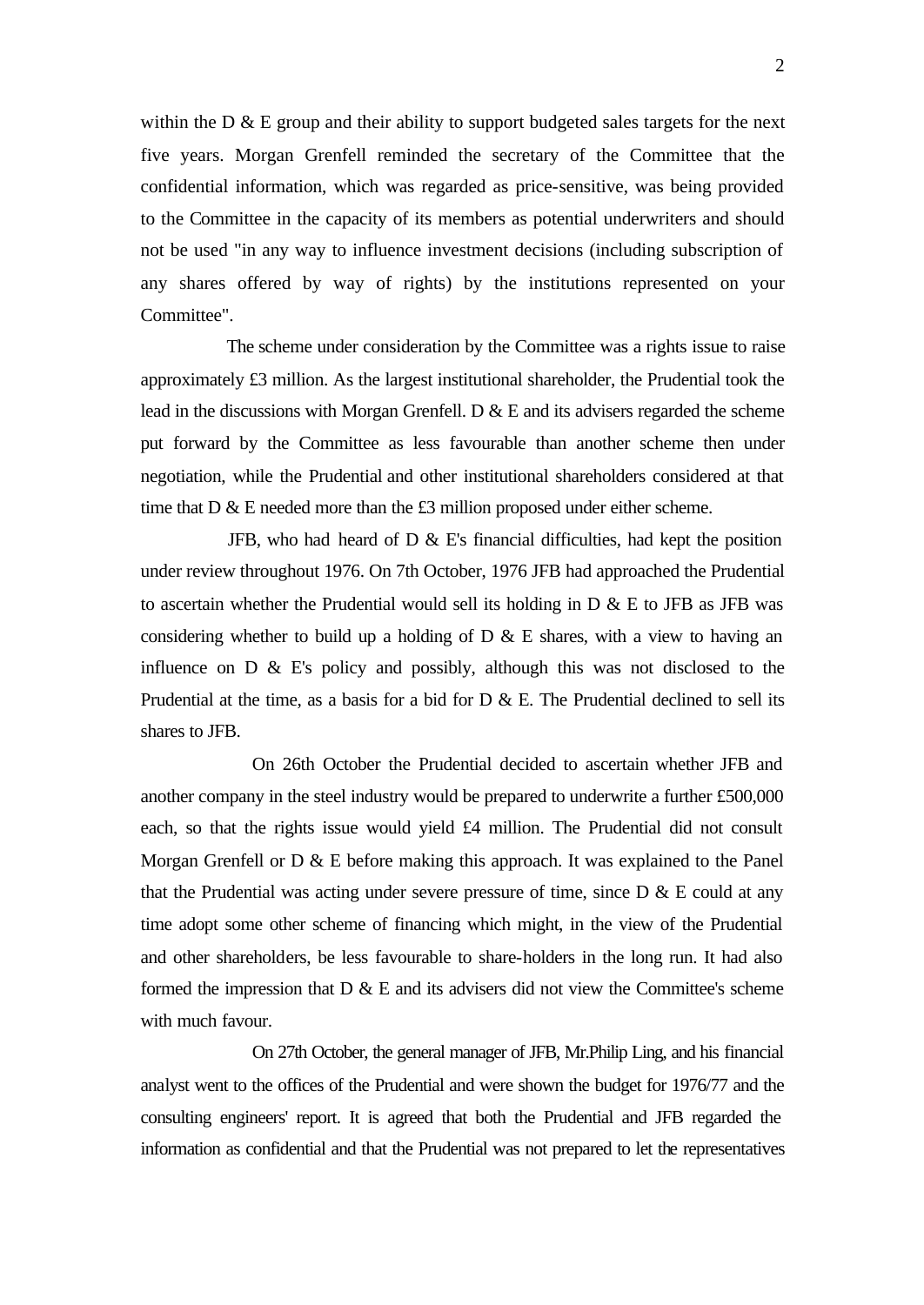of JFB take away copies of the documents. There is some disagreement as to whether the Prudential intended that the representatives should take notes: in fact, extensive notes were taken at the offices of the Prudential, and with the knowledge of Prudential employees. The Panel does not regard the difference between showing the documents and allowing notes to be taken as material to the issues which the Panel has to consider.

The Prudential informed the Finance Director of D & E on 28th October that the Committee wished to add a further £1 million to the rights issue to be provided by JFB and the other industrial company and that these companies were agreeable to their inclusion in the underwriting consortium.  $D \& E$  next day objected that it was not prepared to have competitors in the scheme, particularly JFB, which, earlier in the year, had discussed with D & E the possibility of acquiring parts of D & E's business and had even mooted the idea of a full merger. Further discussions disclosed the fact that confidential information had been made available to JFB.

In the meantime JFB was engaged in active consideration of its attitude to the D & E situation. The Steel Division board of JFB favoured, on commercial grounds, a full bid for D  $\&$  E. The main board of JFB, faced with the fact that D  $\&$  E had very substantial borrowings, favoured the limited participation involved in the Committee's scheme.

On 28th October, the Steel Division board of JFB had a day long meeting towards the end of which its five members were provided with copies of the notes taken at the meeting with the Prudential. Morgan Grenfell represented to the Panel on behalf of D & E that these notes would have been of great value to a competitor, in particular one contemplating a bid. The Chairman of the Steel Division board of JFB however told the Panel that he regarded D & E's financial budget for 1976/77 as too optimistic and that his board relied entirely on more conservative estimates that JFB had previously prepared. He also said that the consulting engineers' report only covered part of  $D \& E$ 's plants and added nothing to what JFB already knew. The report was based on possible outputs in the next five years, but, in his view, because the report covered such a long period, not much significance should be attached to it. The Chairman of JFB confirmed that the confidential reports added nothing; to JFB's knowledge and that in any event the final decision by JFB to make the bid for  $D \& E$  followed from the rejection of the revised Committee scheme by D & E and was based on broad consideration of company policy.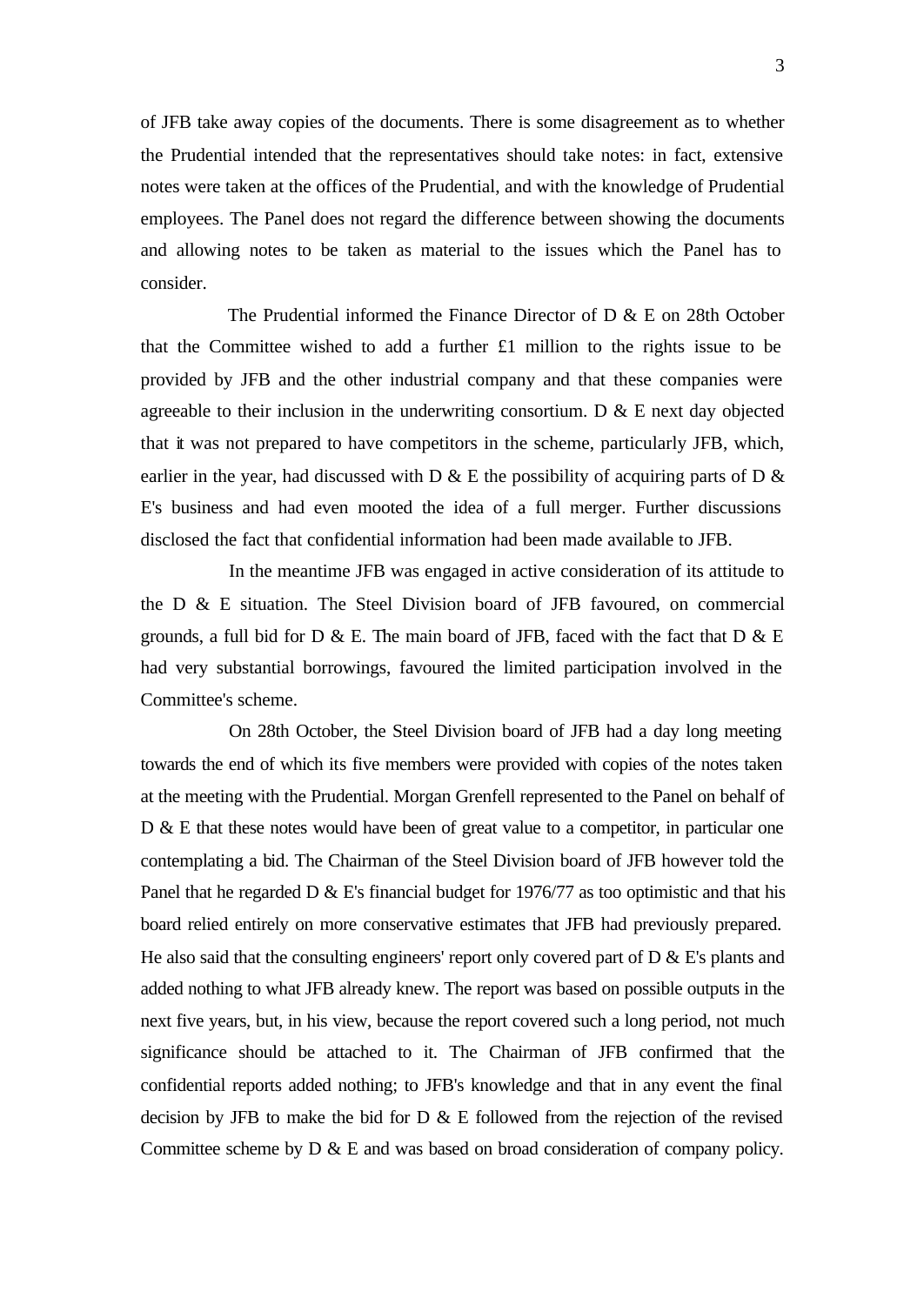JFB therefore announced the terms of its offer on 8th November, having by then secured the underwriting of a £10 million rights issue, conditional on the bid succeeding; the main purpose of the rights issue was to provide additional finance for D & E. Subsequently the Committee improved the terms of its own scheme in ways that made it more acceptable to  $D \& E$ .

On 15th November D & E issued a writ seeking an injunction to restrain JFB from proceeding with its offer. The application was heard and an interlocutory injunction was granted by Mr.Justice Mocatta on 30th November. JFB appealed and on 3rd December the Court of Appeal discharged the injunction. Some of the issues which this case raises are discussed in the judgments given in the Court of Appeal, which the Panel has had the advantage of reading.

So far as the Panel is concerned, there are three issues on which it thinks it desirable to set out its views.

The first is whether  $D \& E$  and Morgan Grenfell were justified in supplying to the institutional shareholders, as potential underwriters, confidential information of a price-sensitive character which at that stage was not available to the other share-holders of D & E. The Stock Exchange's Listing Agreement provides that directors should not divulge price-sensitive information in such a way as to place in a privileged position any person or class of person outside the company and its advisers. In normal circumstances this question would not be one for the Panel's consideration but the circumstances of this case were such as to give rise to a takeover offer. In this context the City Code provides that some shareholders should not be given information not available to the rest, although it is recognised that this principle does not apply to the furnishing of information in confidence by an offeree company to a bona fide potential offeror or vice versa. The issues in this case go wider than the field of take-overs and raise questions for The Stock Exchange and the Issuing Houses Association. The Panel considers that in this case, which led to a take-over bid, Morgan Grenfell, with the assent of  $D \& E$ , were justified in giving confidential, price-sensitive information to the institutional shareholders in order that they might consider whether they should underwrite a rights issue. Morgan Grenfell and  $D \& E$  were exploring various ways of meeting  $D \& E$ 's urgent financial needs. Admittedly, it was difficult to distinguish the institutional shareholders as underwriters from their position as shareholders, particularly as they